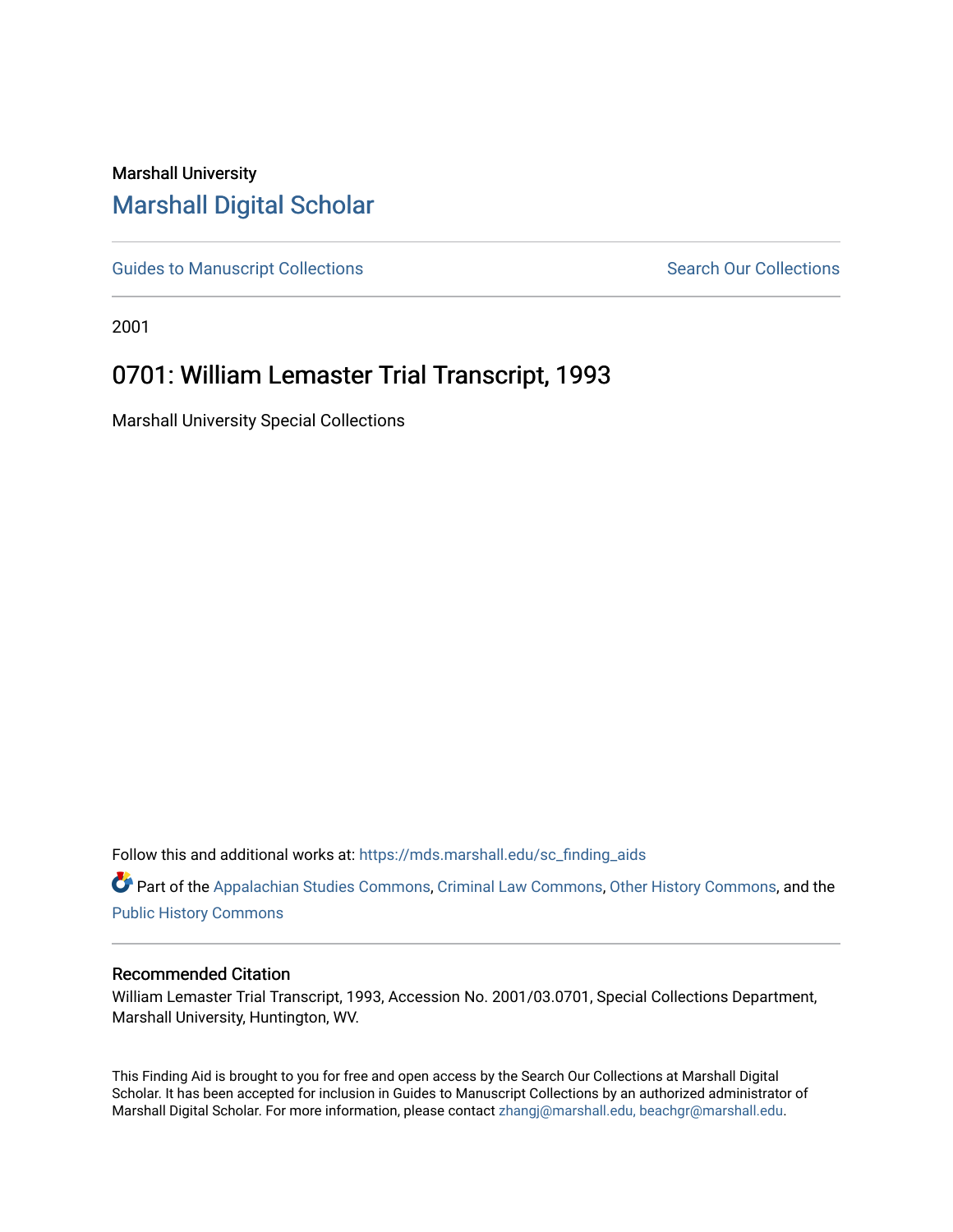**William Lemaster Trial Transcript, 1993**

ACC 2001/03.0701



Special Collections Department James E. Morrow Library Marshall University Huntington, West Virginia 2019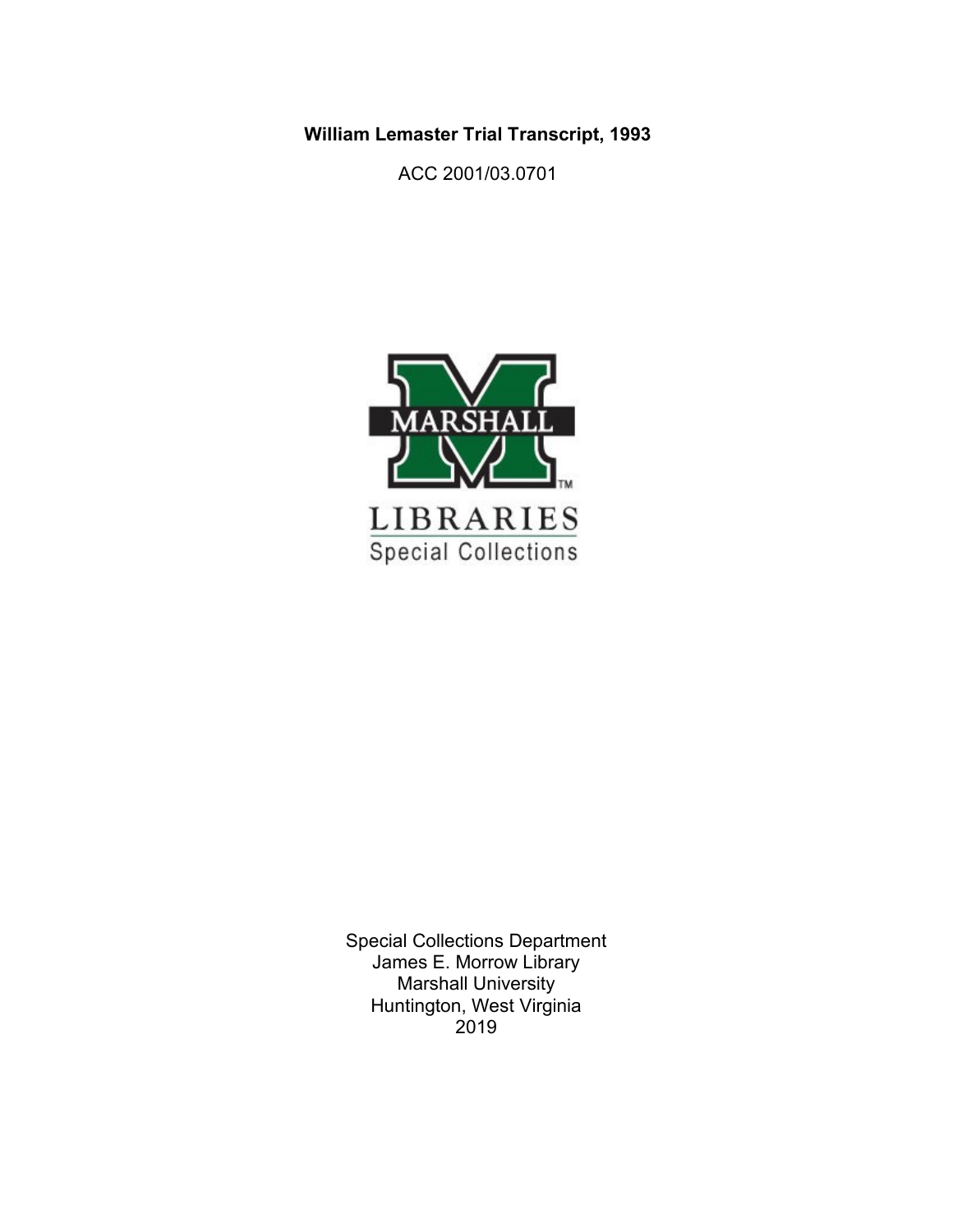#### **Summary:**

Title: William Lemaster Trial Transcript Span Dates: 1993 Creator: State of Ohio Judicial System Repository: Marshall University Special Collections, Morrow Library (Huntington, WV) Processed by: Elizabeth James, 2019 Accession Number: 2001/03.0701 Date Completed: November, 2019 Access to Collection: Open Extent: 1 foot Donor: Anna M. Barnes

### **Search Terms:**

Criminal trials Murder

### **Biographical Notes:**

William Lemaster was an Ohio resident accused and convicted of murder. The case

### **Scope and Content:**

This collection consists of copies of the twelve volume court transcript for the case of the State of Ohio vs. William Lemaster, case no. 92-CR-61 in the court of common pleas. Lemaster was accused and convicted of the kidnapping and murder of Jeff Halley and his son Jeff Halley, Jr. The court transcript includes jury selection, exhibits, and testimony. Also included in the collection is an additional folder of notes and copies of exhibits.

### **Processing Notes:**

This collection was already processed at the time the finding aid was created. No changes to folder titles, order, or content were made.

### **Preferred Citation:**

William Lemaster Trial Transcript Accession No. 2001/03.0701, Special Collections Department, Marshall University, Huntington, WV.